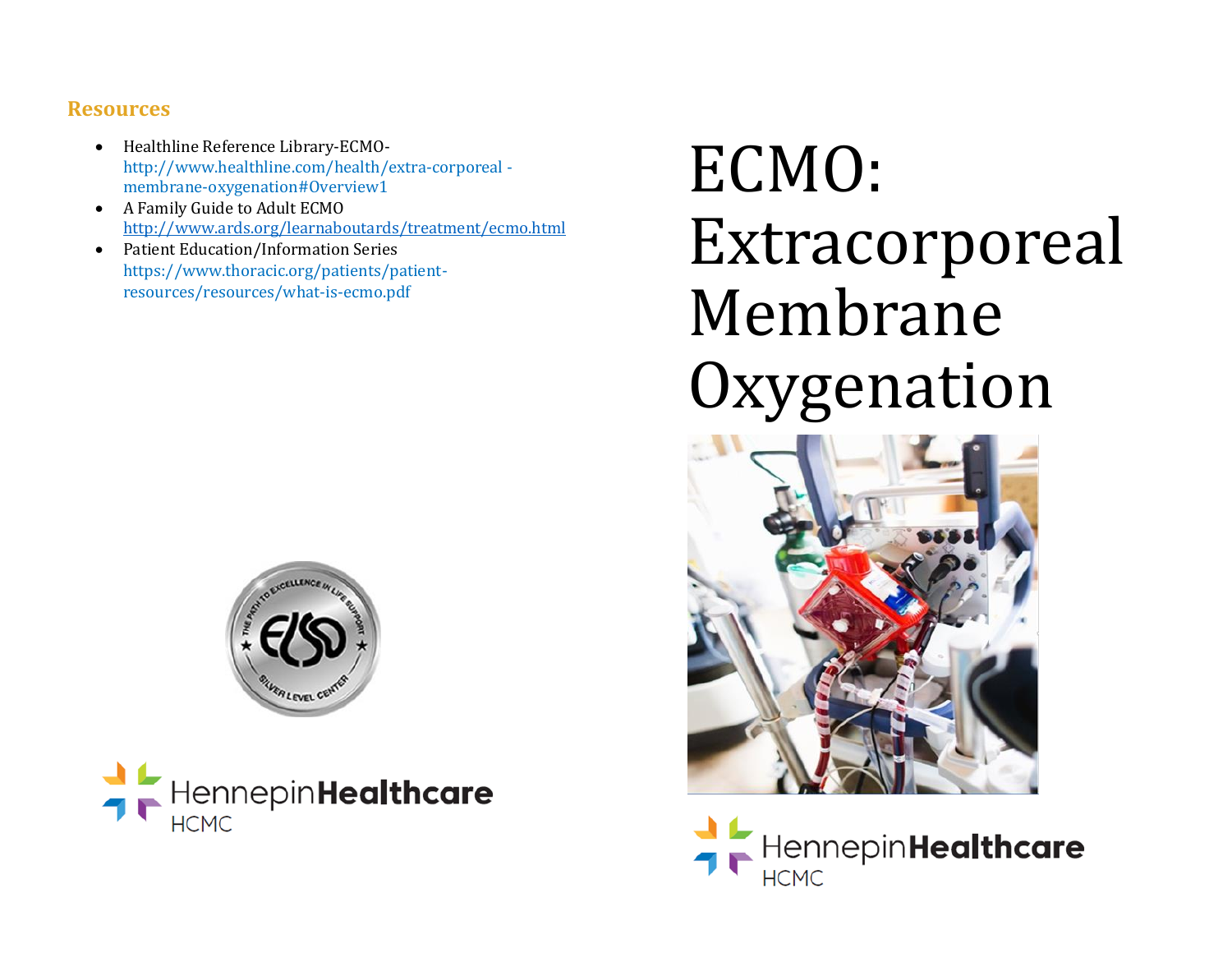## **Table of Contents**

# **Important Notes and Questions**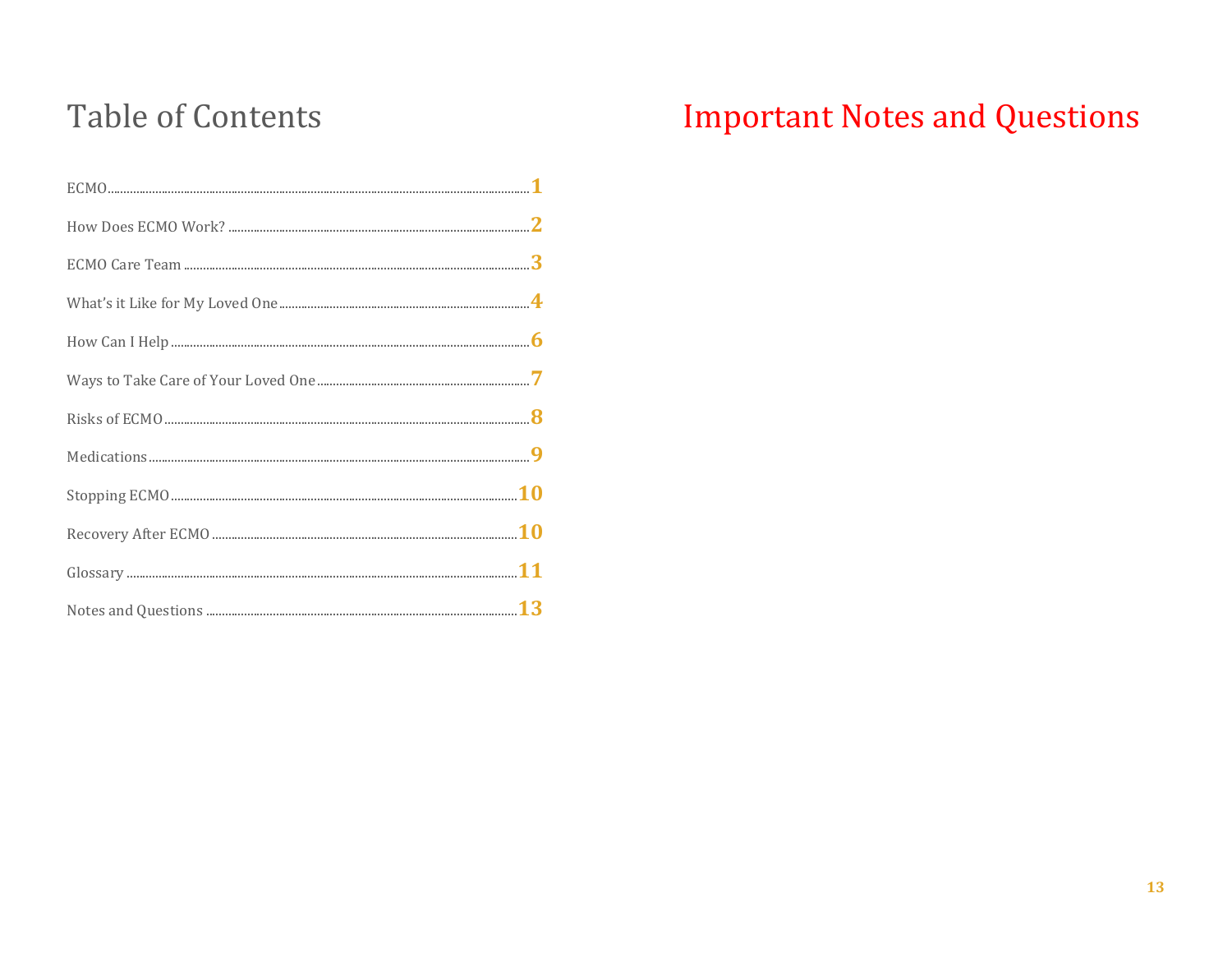#### **Glossary**

**Foley:** A tube in the bladder that drains the urine out of their body.

**Intra-aortic balloon pump**: a balloon placed inside the body's main artery. It rests the heart by decreasing the work.

**ICU:** Stands for intensive care unit. This is a special unit in the hospital for patients who need extra care and attention.

**Infection:** This is what it's called when germs get into the body and make someone sick.

**Nasogastric Tube or NG:** A tube that goes into someone's nose down into their stomach. It can drain the acid out of their stomach and give them food.

**Respiratory System:** The name for the lungs and all the parts of the body that are connected to the lungs.

**Rounds:** A meeting that happens every day at your loved one's bedside. The team shares with you how they are doing.

**Sedation:** A drug that will help your loved one rest and be comfortable. This allows for more oxygen for healing.

**Ventilator:** A breathing machine. It breathes just like our bodies do. The breathing tube is connected to this machine.

# **What is ECMO?**

ECMO stands for Extra-Corporeal Membrane Oxygenation. ECMO is a **life support machine** for people with severe respiratory (lung) failure or heart failure **that does not respond to usual treatments.** ECMO is like a heart and lung bypass machine used in open heart surgery. It is used in intensive care areas for days to weeks of treatment. There are two main types of ECMO. One type is to help the lungs. The other type is to help the heart and lungs. The ECMO machine gives the patient's failing heart or lungs a chance to rest and recover.

## **Why ECMO Support?**

Your loved one is very sick and other medical treatments have failed. Their heart and/or lungs cannot do their usual jobs as well. The doctors caring for your loved one have decided ECMO is crucial to try to save their life. ECMO can be used to help give the body time to heal. Because people are very sick before receiving ECMO, they can still die.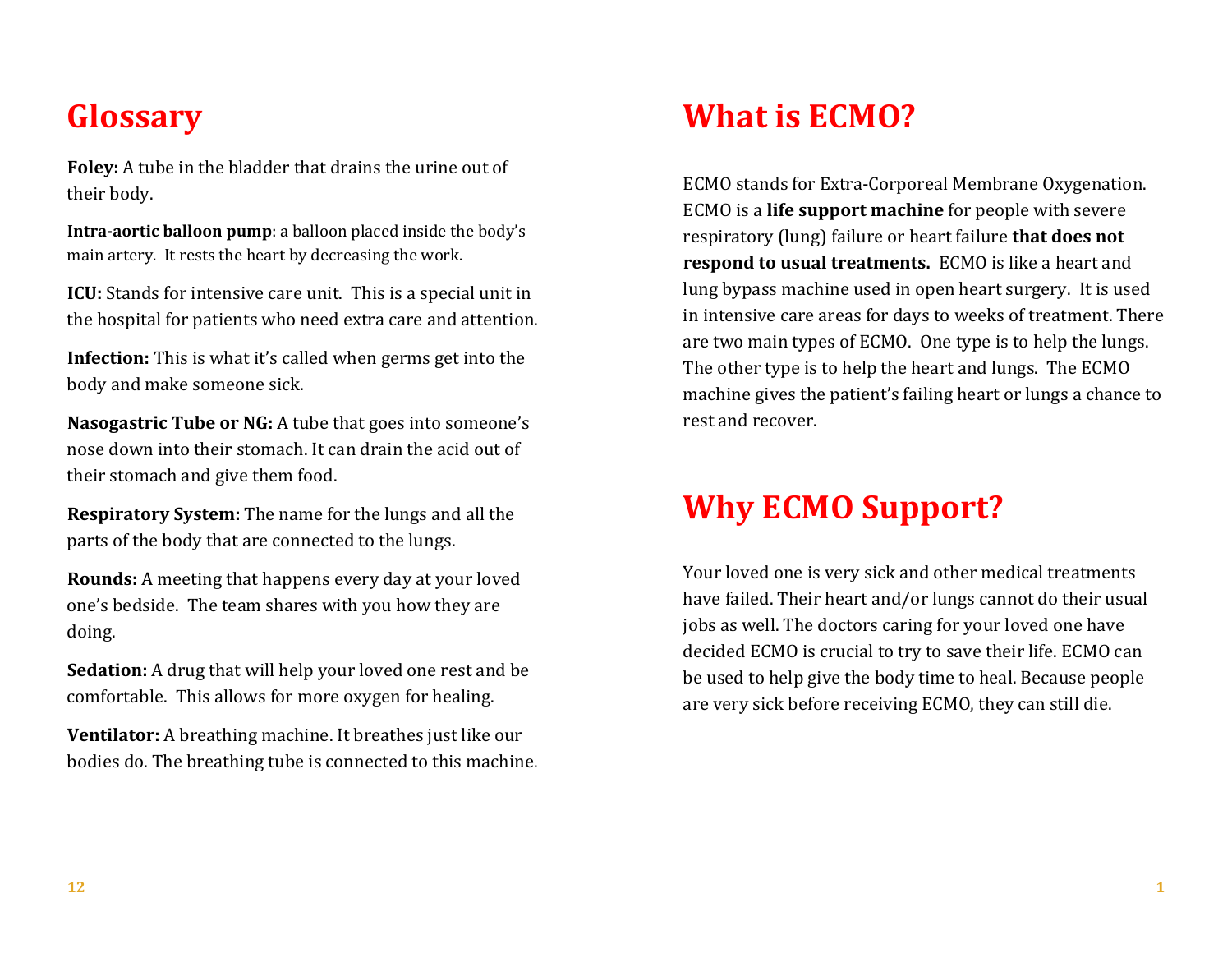# **How Does ECMO Work?**

The machine works just like your heart and your lungs**.** 

Normally your heart is the pump for the blood to travel all over your body. Normally your lungs put oxygen in the blood that your heart pumps.

This machine can pump and breathe while the body is healing.

The blood flows through a loop to make this work:

- It takes the blood out of the body through a large tube about the size of a garden hose.
- The blood goes into the ECMO machine that takes out the waste and adds in oxygen.
- Then the blood goes back through a large tube into the body.



# **Glossary**

**Antibiotics:** Drugs that kills germs in the body that can make someone sick.

**Anticoagulants (Blood Thinners):** Drugs that help prevent dangerous clots from forming.

**Arterial line:** A small tube placed in the wrist or groin. It is used to get blood samples and to check blood pressure.

**Bronchoscopy:** A flexible tube with a camera and light on the end. It goes into the windpipe and down into the lungs. This is so we can check to see how the lungs are doing.

**Cannula/Catheter:** Another name for a tube.

**Cannulation:** The process to put the ECMO tubes into the patient's body.

**Cardiac system:** The name for the heart and all the parts of the body that are connected to the heart.

**Chest Tube:** A tube in the chest. It is to drain extra fluid or air out of the chest area so the lungs have more room to breathe.

**Decannulation:** The procedure to take out the ECMO tubes in the patient's body.

**Dialysis machine**: This machine does the same thing as your kidneys. It filters the blood

**Diuretic:** A drug that helps remove extra fluid in the body.

**ET tube:** Tube goes into the lungs and is connected to a breathing machine.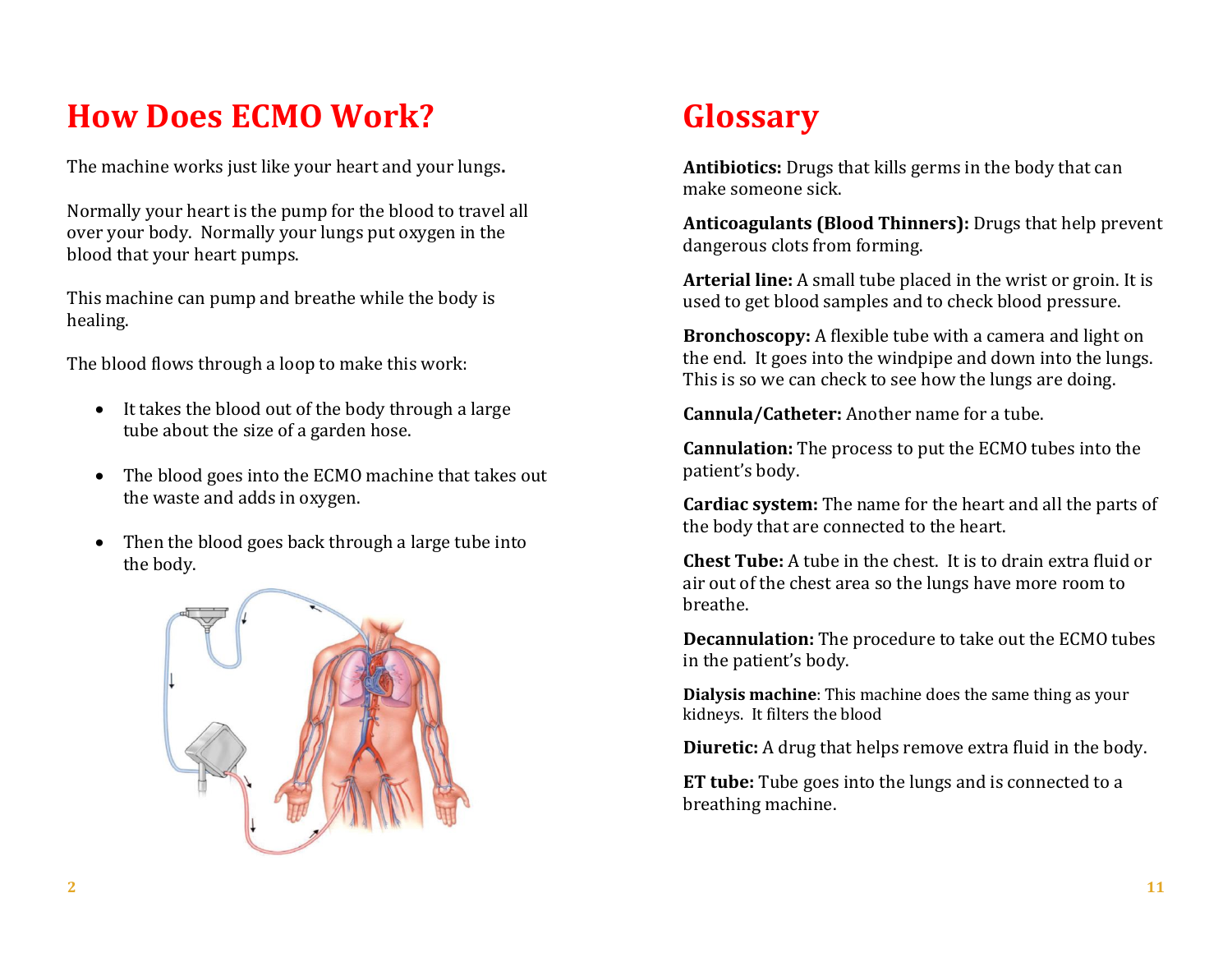#### **Stopping ECMO**

ECMO is only able to go on for a short time. We will stop ECMO if your loved one is getting better or if they are getting much worse.

If your loved one's ECMO Care Team thinks they are getting better, they will try to wean them off ECMO. Weaning is where we reduce the amount of ECMO support for short periods of time. If they are getting better, they will handle this well. If weaning goes well, then we can stop the ECMO and take the tubes out.

ECMO does not cure the disease that caused the heart or lungs to fail. ECMO is only life support. Even with all this support, sometimes your loved one will not get better. The ECMO doctors are the experts at deciding if ECMO support is helping. The doctors will make the decision when ECMO should be stopped. Resources are available to help support your family during this difficult time.

#### **Recovery After ECMO**

It is common to have a long recovery after being so sick. A long time in bed can make muscles weak. Most people will need to go for inpatient rehab to improve their strength and movement skills. The amount of time it takes to get better is different for everyone. It can take longer if they are older or sicker.

#### **ECMO Care Team**

Every day the entire team taking care of your loved one meets together at the bedside. This meeting is called **Rounds.** The team talks about how they are doing. This is an important time for you to be involved and ask questions. Here's some of the people on the care team and what they do:

- **ECMO Doctor:** intensive care doctor trained in ECMO.
- **ECMO Nurse Specialist**: Registered Nurse (RN) specially trained in ECMO.
- **Respiratory Therapist:** helps with breathing problems and treatments.
- **Cardiologist:** doctor who works in treating heart problems.
- **Perfusionist:** specialist trained in the heart and lung machine and ECMO.
- **Pharmacist:** help the doctors choose and prepare drugs.
- **Physical and Occupational Therapists:** help keep and build muscles strength.
- **Dietician:** will help to check that your loved one is getting good nutrition.
- **Clinical Coordinator and Social Worker:** they can help you with any arrangements you may need.
- **Spiritual Care Services:** help families with emotional support and resources.
- **Palliative Care:** support patients and families in coping with their hospital stay and sickness. They also give information and guidance to family members.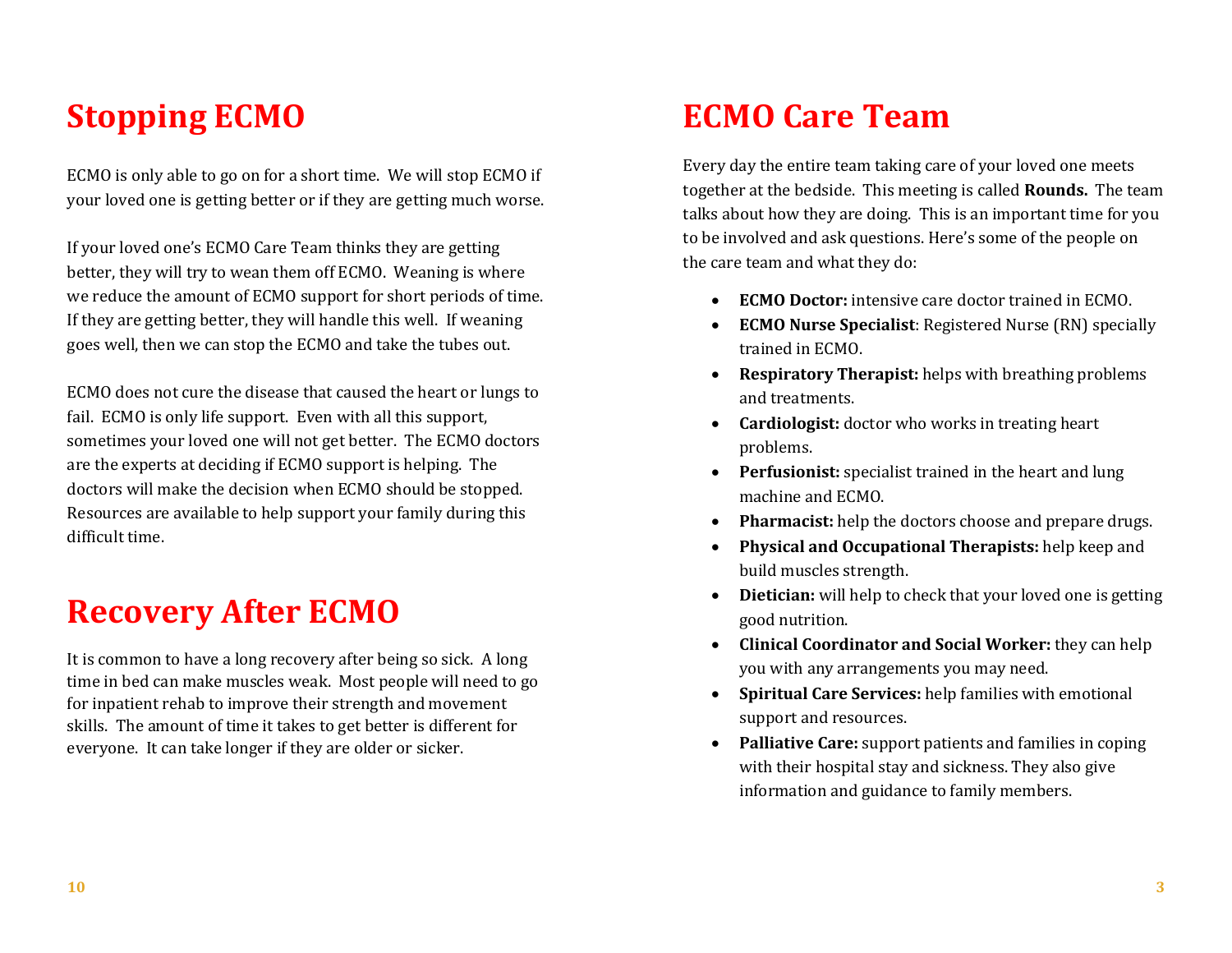# **What's it Like for My Loved One?**

Seeing the ICU is overwhelming. There are lots of people and lots of noise. It's especially hard to see your loved one look so different. Their face will be puffy and their skin will look pale and feel cool. They will be on medication that will keep them asleep and they should not feel pain. We encourage you to talk to your loved one. They may be able to hear you even if they cannot talk back. Most people do not remember this time in their lives. They have lots of tubes going into and out of their body.

They will be connected to lots of machines. This is a picture of what it might look like. Each tube and machine is doing something special.



#### **Medications**

Your loved one will be on many medications. They will be given to them through the IV lines, feeding tube or through the breathing tube. Some of the medicines include:

**Blood thinners:** These are also called anticoagulants. They help prevent dangerous blood clots from forming.

**Sedation:** Drugs given for comfort and to help with rest and sleep. This allows for more oxygen for healing.

**Antibiotic:** Drugs given to treat or prevent infections.

**Diuretic:** Drugs to lower swelling from extra fluid in the body.

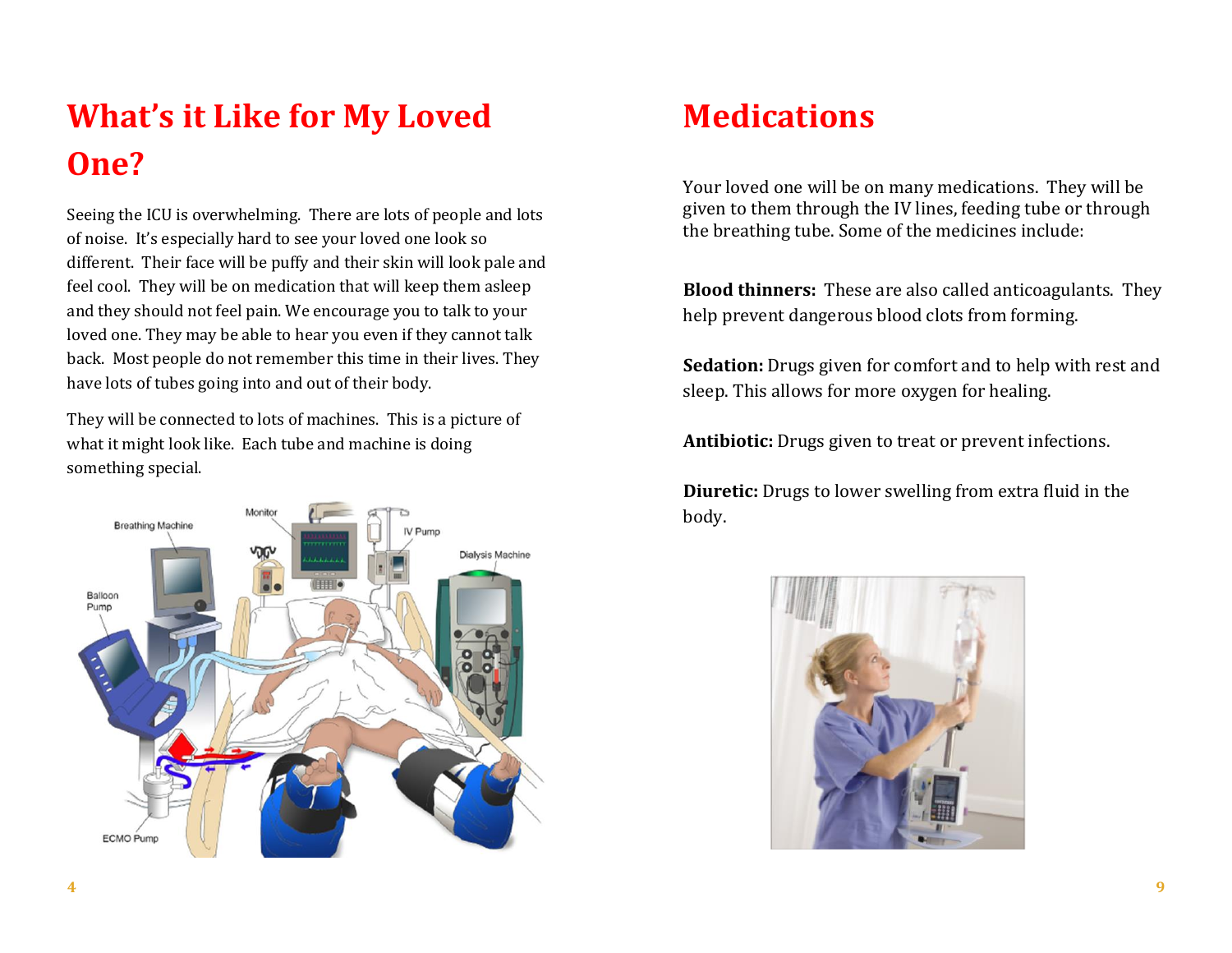#### **Risks of ECMO**

There are certain risks for someone on ECMO. The risk of dying without ECMO is much greater than the risk of dying with it. These are some of the things we are watching closely for:

**Bleeding:** This is the most common risk. When we try to prevent dangerous clots by thinning the blood. Extra bleeding can happen when we thin the blood. Bleeding can happen anywhere in the body. It can happen around the mouth, tubes, and under the skin. Your loved one might need to get a blood transfusion if there is too much bleeding.

**Blood Clots/Air Bubbles:** There is a small chance that blood clots or air bubbles can get into the blood when patients are on ECMO. These can cause strokes.

**Infection:** is always a risk in people who are sick. Signs of new infections are always being monitored.

**Not enough blood to the leg:** This is most common for people on ECMO for heart and lung life support. Tubes place in the leg can block blood flow and tissue can die. If this happens, Doctors will try to get blood flowing back to the leg.

**Problems with ECMO equipment:** Although every safety measure is taken, the ECMO circuit can work wrong or fail. If this happens, steps will be taken to keep your love one stable. The ECMO Care Team is specially trained if this happens.

- **Breathing tube in their mouth**: This is connected to a machine that is breathing for them. This is called an ET tube, or endotracheal tube. It goes in their windpipe and into their lungs.
- **Breathing machine:** The breathing tube is connected to this machine. It breathes just like our bodies do. It is also called a ventilator.
- **Tube in their bladder**: Drains the urine out of their body. This is also called a Foley Catheter.
- **Tube in their nose**: Drains the acid out of their stomach and give them food. This is also called an NG tube, or nasogastric tube.
- **Tube in their chest:** Drains extra fluid out of the chest area so the lungs have more room to breathe. This is also called a chest tube.
- **IV tubes and pumps**: Most of the medication are in liquid form. They are given slowly drip by drip. The medicine is connected with a pump. The medicine travels through the tube into their body. This helps us give the exact amount of medicine they need.
- **Dialysis machine**: This machine does the same thing as your kidneys. It filters the blood.
- **Intra-aortic balloon pump**: a balloon placed inside the body's main artery. It rests the heart by decreasing the work.
- **Monitors:** machines are connected to screens to tell us what is going on. We check the information carefully and constantly watch the monitors.